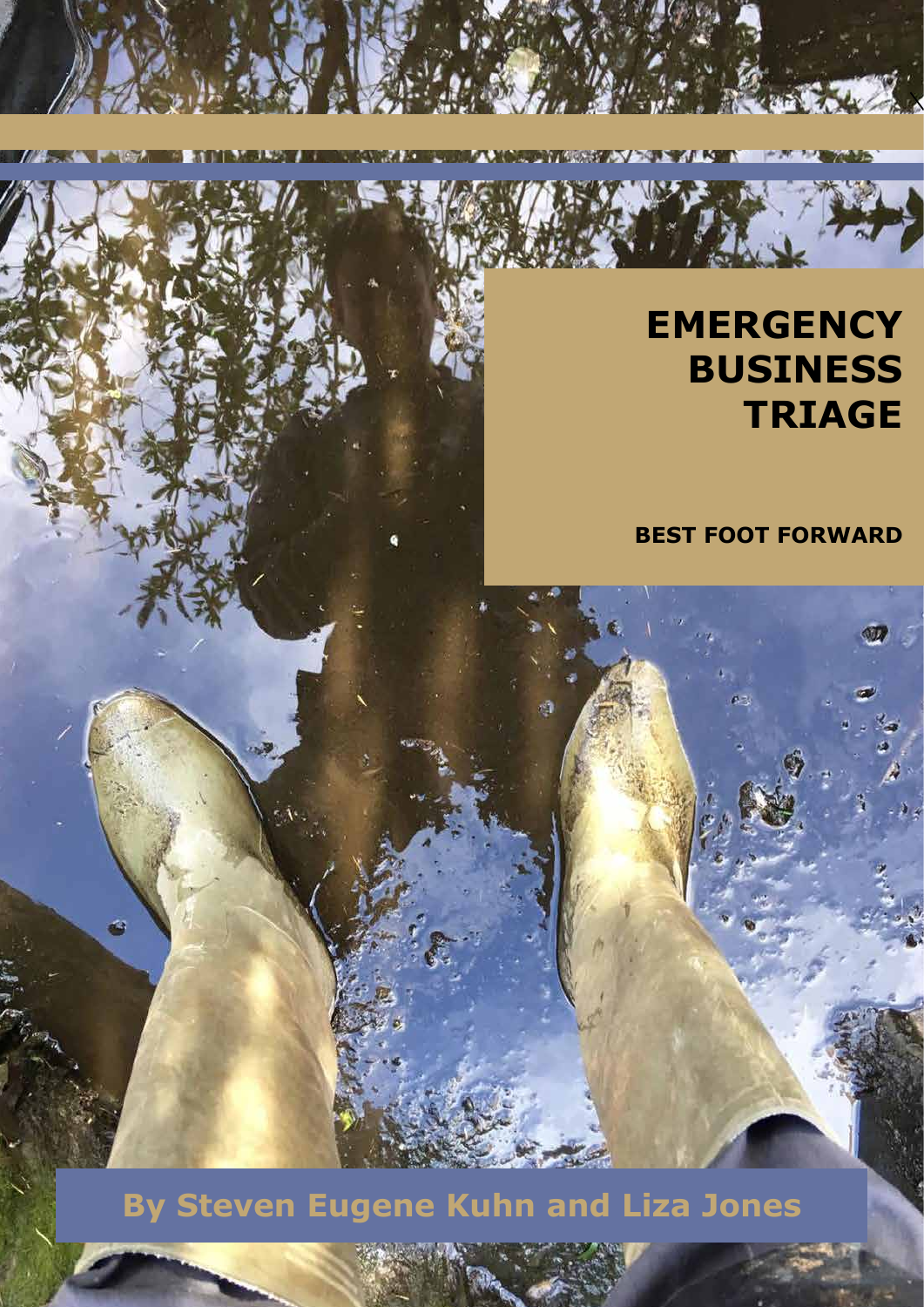**In the current exceptional circumstances, with COVID-19 raging across the planet, as a business owner or director, you may feel like a rabbit caught in the headlights, but it is important not to panic. Stay calm and logically view your various options. Here is a selection you can consider. Choose those best for your situation and then take effective, prompt action.**

**Many firms face the real possibility of business failure at the moment. And there is no text book to turn to. Now is the time to be creative and seize those quick wins. Even if you have lost almost all your revenue overnight, your aim is business continuity: to keep things running while you batten down the hatches.** 

**There are a number of things you can do to mitigate the impact of Coronavirus. So determine which strategies will give you the best chances of business survival, and then prioritise their implementation.** 



#### **BE PRO-ACTIVE**

Never has it been truer that cash is king. Businesses don't go bust from a lack of orders – they go bust from a lack of cash. A full order book is of little value if you can't complete those orders or get your invoices paid. There is an urgent need to keep costs down as much as you can, but no one is going to knock on your door and offer you help. Even Government grants and loans have to be applied for.

If you belong to a Chamber of Commerce, business club or have a trade association or similar, many will have a raft of guidance services, usually free to members, to help you select which options might be best for you, so make full use of your subscription.

## **CHECK GOVERNMENT FUNDING**

Adequate finance is fundamental to the survival of your company, so should take priority in your strategies. Many previously sound, profitable, well run firms have been knocked sideways either by being forced to close by the government, or losing their client base as customers cancel orders while they self isolate.

Look at what government grants and loans you might be eligible for. This is a complicated situation and is currently changing almost by the day, but there is a wide range of funding available for many firms, employees and the self employed to help alleviate at least some of their financial worries caused by the current situation. Business Clubs, Chambers of Commerce, Trade Unions, local Councils and Government departments are all pushing out information online.

Many are running informative webinars. Similarly, professional advisors such as solicitors and accountants are telling clients and others of the possible ways to deal with the challenges and survive.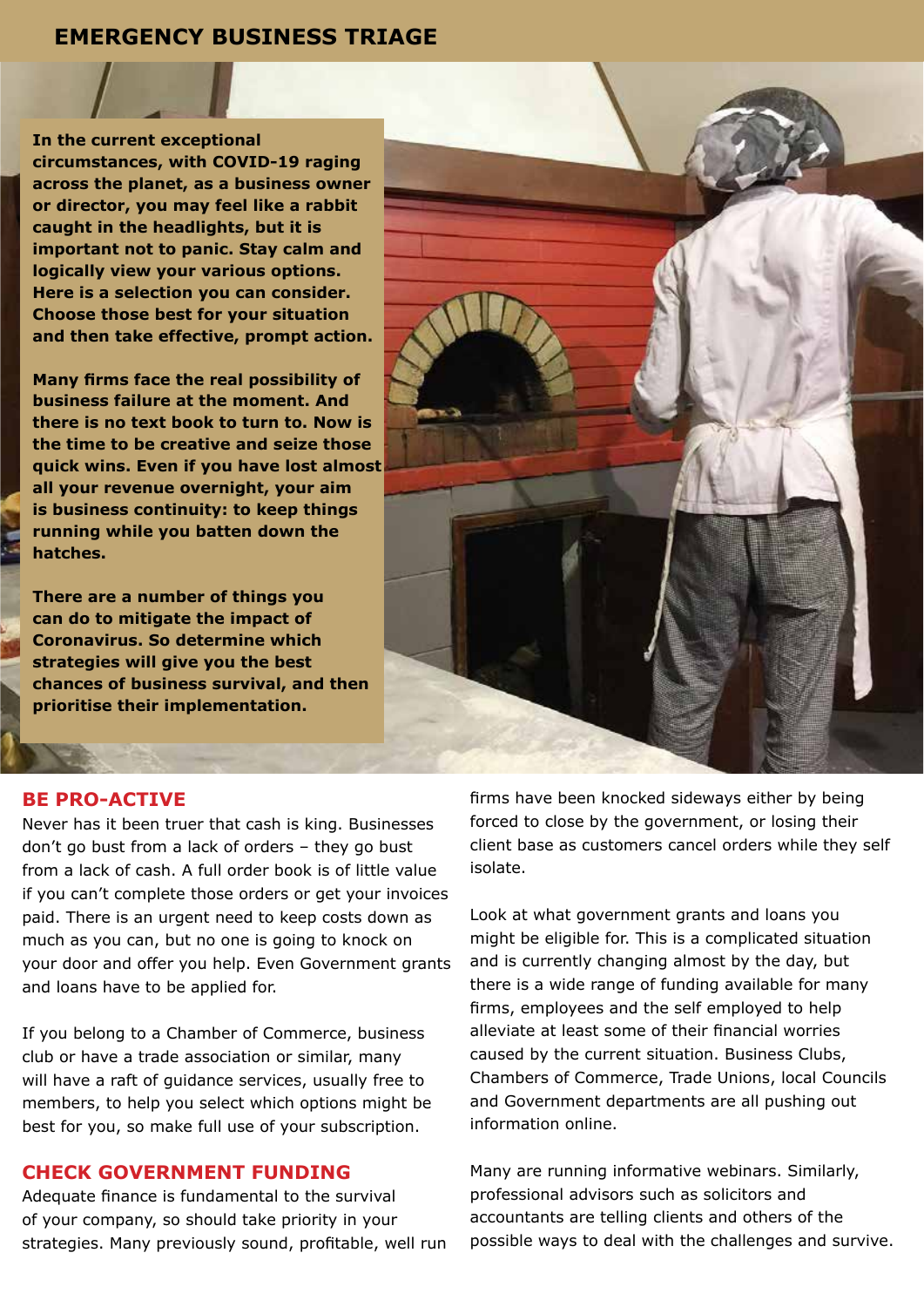## **LEAD YOUR TEAM – LISTEN TO YOUR EMPLOYEES**

People are understandably apprehensive and concerned at this time, especially as we are in uncharted waters. No one knows what will happen in the next few months. So, as a business owner, now is the time to lead your team.

Although they will be self isolating, they will be looking for reassurance and guidance. You may need to advise them on how best to work from home while still being productive. An additional factor for many is that their children will also be at home, so somewhere to work without distractions will be essential.

Help them establish routines to create certainty in the day. A planned daily timetable similar to the normal office schedule, with regular meals and bed times, will help here.

Keep in touch with team members, perhaps with a Zoom call each morning. Let them know what is happening, and what you decide to do. Ask them if they have any suggestions. You want their loyalty at this difficult time, and they may well have creative ideas or see positive routes to take that are less obvious to owners or directors.

Things will change during the coming weeks. Regularly review your strategies, and check back with team members to see how they feel and whether they have further inventive contributions to make.

Certain individuals might need extra support to ride the waves, especially if working alone is new to them. A University College London study in 2016 found that stress is at its highest when the future is uncertain. Keep an eye out for any signs of mental distress as you all find your way. You may have experience that can be passed on to help others cope with the changes in circumstances.

If your orders and revenue have dried up, find out whether you will be eligible for government support and you need to 'furlough' employees, putting them on temporary leave due to COVID-19. In which case, explain what this job retention scheme will mean to them. This may well help to quell their fears and allow them to feel more secure.

# **COMMUNICATE WITH CUSTOMERS/ CLIENTS**

You want to keep your regular customers informed, so reassure them that once we are out of the woods, you will again be there to provide them with your products or services. Email your customers, or better, phone the key ones, and let them know that your business is OK.

*"We know everyone is in trouble now, but we are taking steps to ride out this crisis."* 

Then let them know what you are doing to ensure as far as possible that they can still have your products or services. Or you may have to say:

*"We are having to temporarily close, but we will be back just as soon as possible."* 

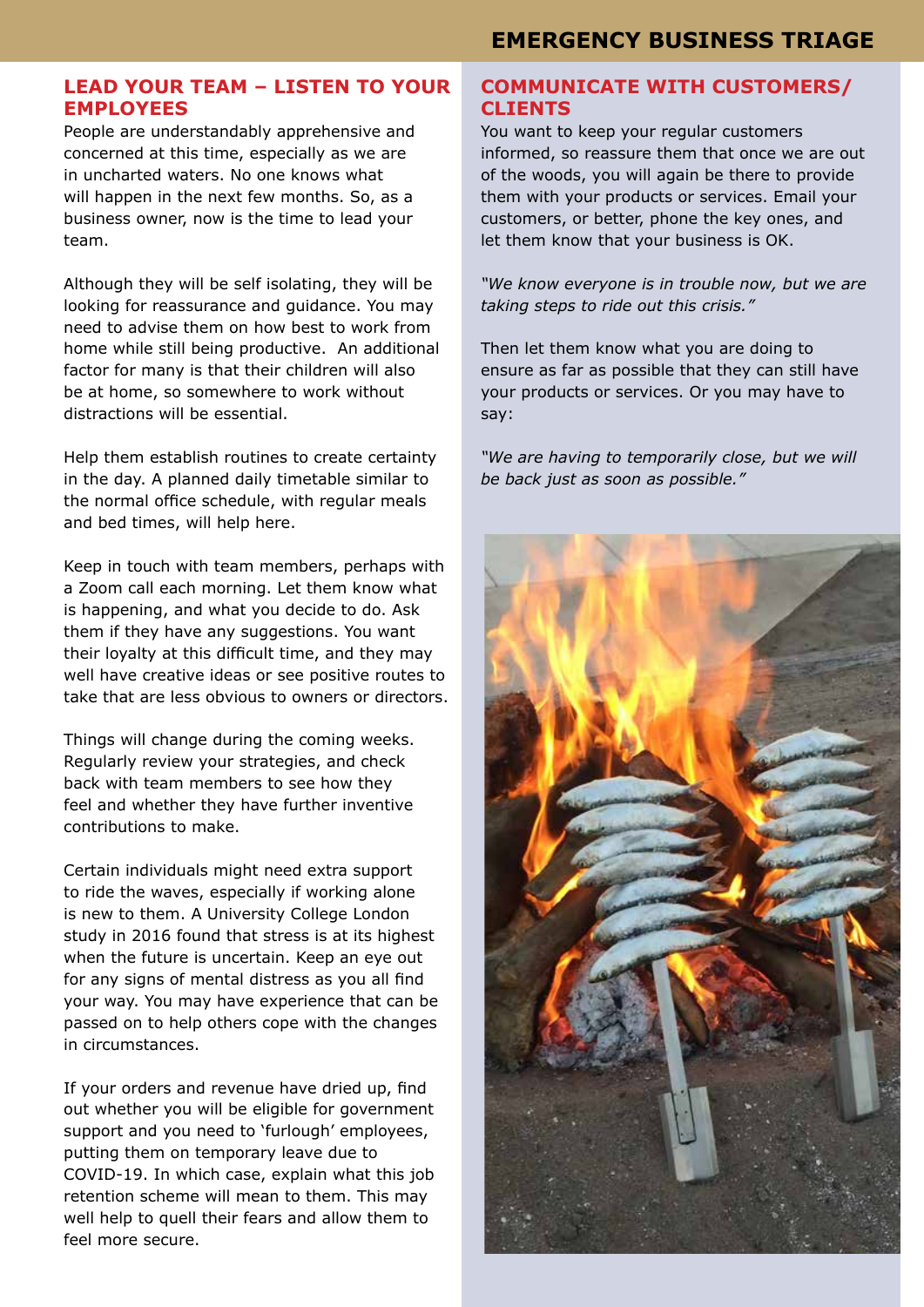If you can, offer them something online. For example, if you are a gym, you could run online courses free to all members. Or can you offer something so that they can work at home using your products or services?

Now might also be the time to review your website. Is it easy to use for the first time visitor? Does it encourage visitors to stay and view several pages? Are there 'calls to action'? Do you have items that you could sell online, PayPal Buy Now buttons on the website and a PayPal merchant account to receive payments?

A growing percentage of people use a Smartphone or tablet to gain their information on products or services, so ensure that your website is user-friendly for all devices. Bear in mind the needs of disabled people. Can pages on your website be easily enlarged? Are there clear audio options?

In the current melee, can you change your present offer to reach a different market, albeit temporarily? Often a small, lean business can adapt faster and shift gears into a new field more rapidly than large corporations.

One example is a fish wholesaler who normally supplies fish to leading restaurants and hotels, but lost its market overnight when these outlets were closed by government without warning. So they have repackaged their product as "Domestic Fish Boxes" and are now delivering to local homes; especially useful for those who are self isolating.

If your team members start using their own vehicles to deliver goods or despatch post, check that they have appropriate business use insurance.

And if you are selling products that normally you would deliver, but because of self isolation this is no longer possible, see if there are any logistics firms that have empty trucks on the return leg of their journeys when they could deliver products for you.



## **DEBT HOLIDAY FROM CREDITORS**

For B2B firms, call all your creditors and say in the current crisis you have had to freeze all payments for six weeks because you are doing due diligence and seeing how you can save the company in these exceptional circumstances.

You can say, *"You know the situation – let's do a freeze for six weeks."* Most debtors will say *"Well, I need the money too. How do you expect me to stay in business?"* 

But you can counter with *"Look, we are doing the same with our customers. We are giving them the chance to pay either smaller amounts towards the debts they owe us, or if they clear all their debts with us now, we are offering them a substantial discount. Of course if they go for monthly repayments, we will arrange for this to be free of interest."*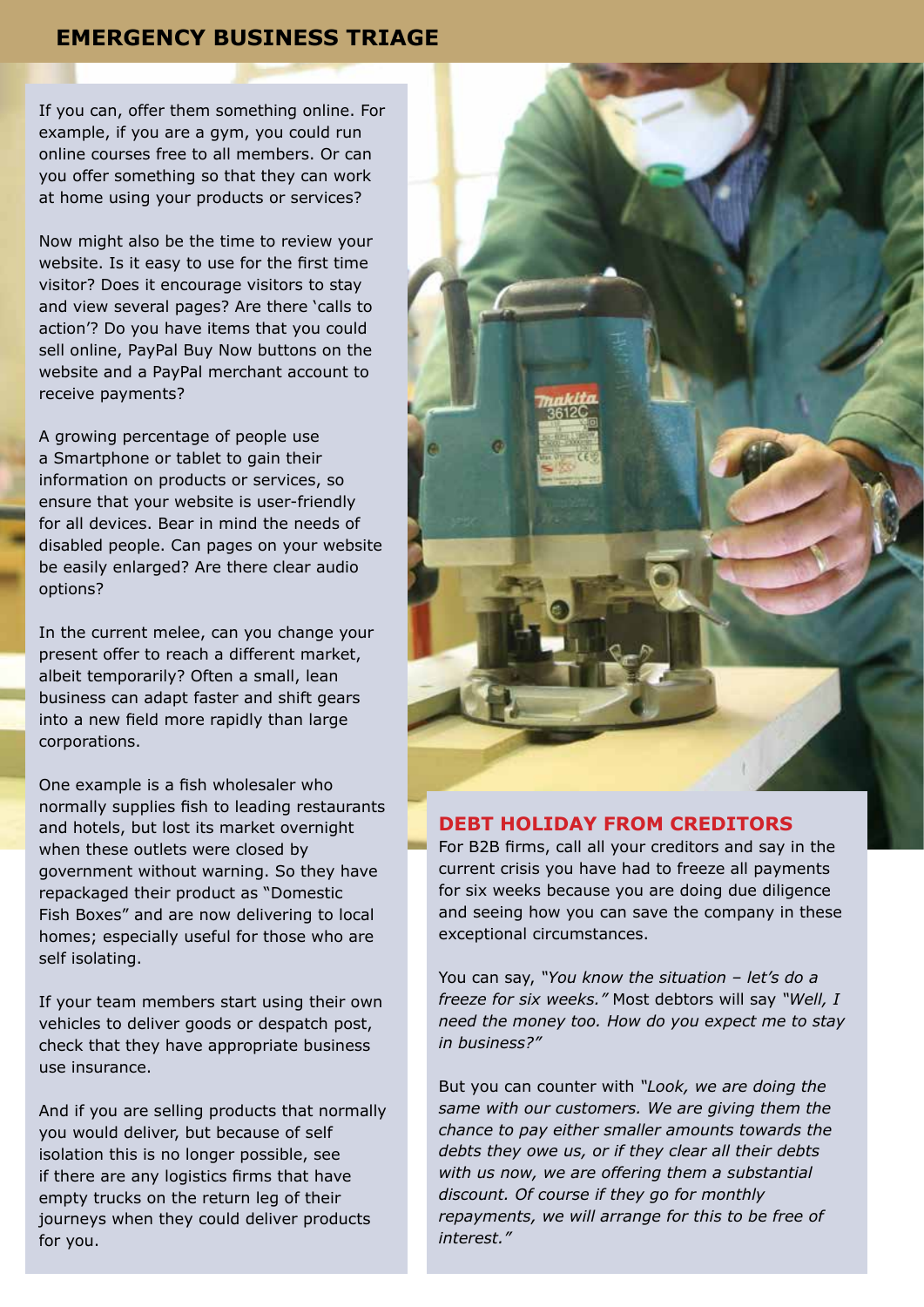You may well be surprised. In these unprecedented times some debtors will say *"Look, just pay me 20%, or 30% for now. As long as you pay me something for now and the rest later, that's fine."* 

This will ease your immediate financial position substantially, helping the cash flow. Some debtors will in these circumstances accept only a proportion and let you off the rest. Even the utilities will often give you a debt holiday in the current situation.

If you don't ask you don't know what you might be able to negotiate. Most companies will not ask, but may just default on their debts, which is far worse.

It is very common that when an outsider does due diligence to assess the financial position in a company, one of the first steps taken is to stop all payments for a period, often six weeks, to see how debtors can be paid. Debtors will almost always say "yes" to a negotiation in terms because they would rather have part of their invoices paid than risk receiving nothing.

Talk with your suppliers. If they have product that your customers are wanting, see if you can renegotiate terms. Will your suppliers let you delay payment until your customers have paid you? If you are a good customer with a long term relationship, they may be willing to work with you.

# **EMERGENCY BUSINESS TRIAGE**

Or look for new suppliers with better prices and payment terms.

# **COLLECT ALL DEBTS OWED**

If you have clients that owe you money, it is time to call them up. You need to collect all debts, but be reasonable.

Phone them and ask them to pay the debt and when they say they can't at the moment, suggest they give you something. Ask them what can they pay, what can they give you each month, or each quarter, as part of the debt, and then set up a written programme confirming repayment terms.

Say you will not charge them interest on the debt – as you want a win : win position. Or if they find they can pay earlier, then offer them a 10% discount.

By negotiating a debt holiday with your creditors and concurrently collecting debts from those who owe you money, you can improve your short term cash flow.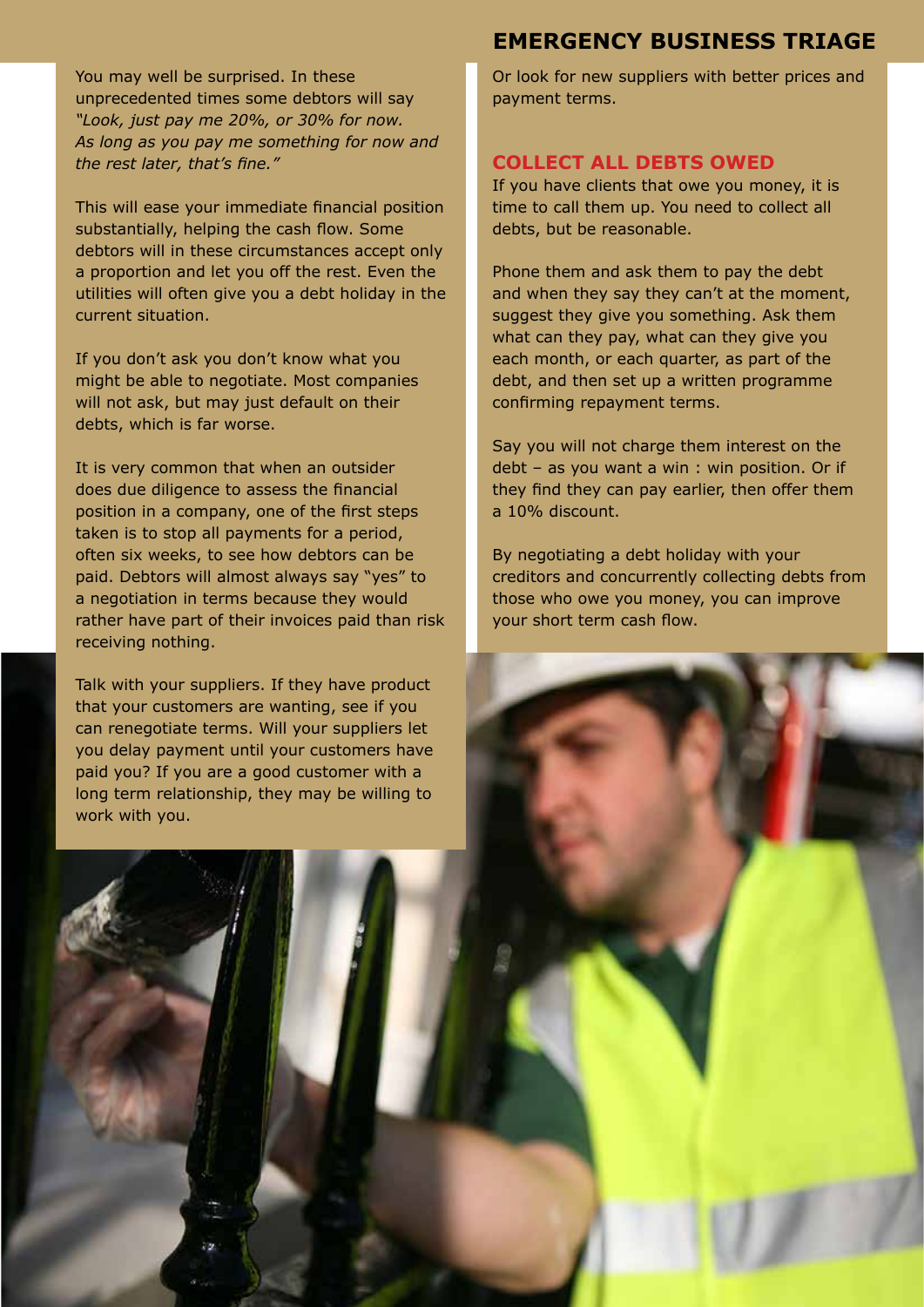## **SECURE THE VALUE IN YOUR BUSINESS**

Assets must be secured away from your creditors. If you have a manufacturing unit, or you are a construction company with plant, or a gym with equipment, all the buildings, plant and equipment that you have are probably owned by your company.

Provided there is no lien or debt on the property or equipment, you need to take them and put them into a new, separate limited company and lease these items back to your main company. This way you no longer own these assets in the main company, so if the worst happens and your company fails, you still have the value of these assets.

For those companies that have intellectual property, the same approach can be adopted. You can set up a separate company to own the intellectual property rights, keeping them apart, and leasing them back to the main company. This is very common in many multinational corporates.

## **EMPLOYEES WORKING FROM HOME**

While not possible for everyone, a large number of employees will be working from home at present. Once they are used to this, in happier times they are likely to just hot desk in the office when needed. Home workers have more control over their time, are often happier, more productive and better motivated.

As long as the work gets completed on time, within budget and to the right standard, does it matter where or how it is done?

Benefits of this flexible approach work both ways. Employees will usually relish giving up their daily commute with all the hassle and costs that entails. They may well start earlier in the morning, giving themselves a better work life balance and extra time with the family at the end of the day.

Those working at home no longer need office space, equipment or desks, reducing company overheads, although they may need to be provided with laptops and a contribution towards broadband and phone bills.

Email is ubiquitous now and people can be linked for video conferencing and meetings through Zoom, Skype and other similar programmes. And screen sharing can be very helpful when explaining complicated issues.

Although the 'water cooler' conversations are lost, there are plenty of opportunities to maintain contact. Email is fine for project orientated details, but don't rely on it for all communication.

Pick up the phone for important business, as listening is often a good way to ensure things are not being misunderstood. Best not to use social media as it might take credibility from your messages, unless it is an integral part of your business marketing.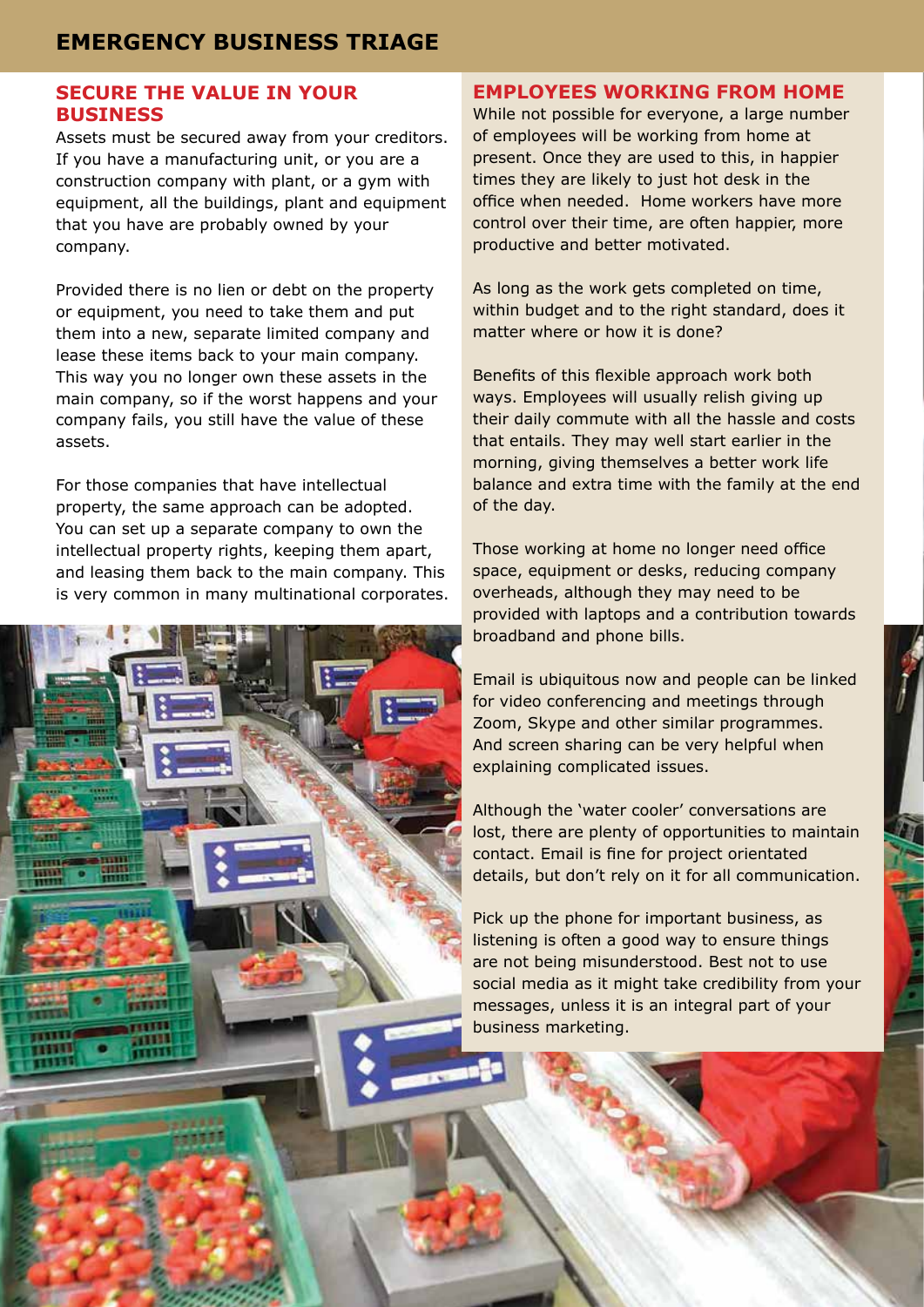**Bia-M** <sub>true</sub> OUILAR

## **NEGOTIATE PAYMENT FREEZES**

Go to your bank or other sources of finance and negotiate a payment freeze with no penalties on any borrowings. Again, if you don't ask, you don't know. For example, say you are only going to pay half the regular payments on the outstanding amount now, or freeze it short term, and the bank may well agree in the current circumstances.

# **CHECK DIRECT DEBITS AND STANDING ORDERS**

Look at bank statements and identify all standing orders and Direct Debits. Do you need all of them, or are there some that you could cancel? Only retain those that offer value for money and pay their way.

#### **REDUCE CREDIT CARD PROCESSING FEES**

If you have a reasonably high volume of credit card sales, look at the card processing fees. Get quotes from other merchant account providers and if they are lower, ask your current provider to match those fees, If not, consider changing providers.

#### **NEGOTIATE A LEASE FREEZE**

If you have a lease, go to your landlord and ask for a rental holiday in the present circumstances.

If you have never defaulted before, and especially if you have a good track record with them, say that in the current crisis, you need to change things, so ask for either a lease freeze or temporary reduction in rent.

They are likely to want to help you stay in business as they would rather have part of your rent for a few weeks than lose a good tenant. You might even find that the landlord with give you a rent free period for a few months rather than risk having an empty building with no income.

#### **CHANGE CREDIT LINES**

Often businesses have lines of credit which while they may be flexible, can have high rates of interest. In addition, the lines of credit can be called in by the lender at any time, while a long term loan cannot. Go to the bank and convert the lines of credit to a long term loan which will have a lower rate of interest. When things get back to normal you can, if you wish, go back for another line of credit and you still have the long term loan to help the cash flow.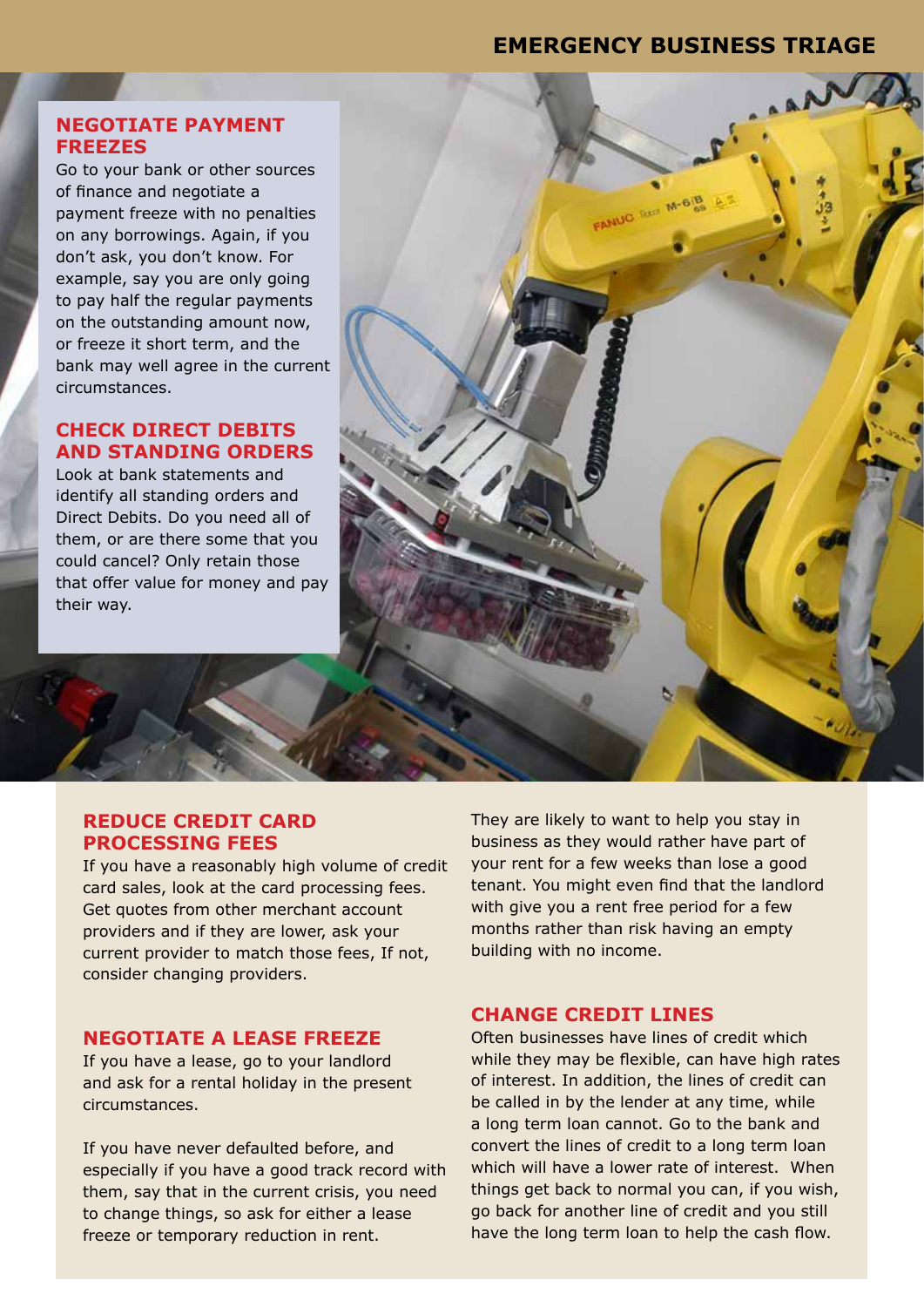

#### **REDUCE OVERHEADS**

You have to get rid of non-essential overheads that do not contribute to revenue, such as that water cooler. What do you have that you can survive without?

If you have LinkedIn paid subscriptions, you might not need them now, so cut back to the free version. What other subscriptions do you have? Are they all paying their way? If not, get rid of them. Don't keep them 'just in case'. Look at your regular orders such as stationery, and limit purchases to what you need to buy when you need it.

Look at everything and ask 'does it make me money, or is it just nice to have?' and if the latter, then you should get rid of it. Anything that does not contribute to revenue should be looked at very carefully.

Perhaps you can reduce expenses in your private life as well. Do you need that extensive TV package with all those channels?

# **REDUCE COST OF SALES**

Hold a minimum of stock, only buying in or producing product when you already have orders. Do you currently have a stock of items for sale that you could sell at a discount or as special offers to your best customers to raise cash?

Consider external promotions such as attendance at exhibitions and cut back on these where possible. Use commission only agents to sell your products or services.

If government has forced you to close for the time being, see if you can temporarily reduce or halt advertising and other marketing spend.

Look at past sales. Were they increasing, consistent or declining? If sales were stagnant or declining, use any down time now to review what changes you need to make in preparation for when the current situation improves.

Contact former customers to see if they might come back to you and place orders in due course. The more recently you have contacted a prospect, the more likely they are to remember you when they are ready to buy.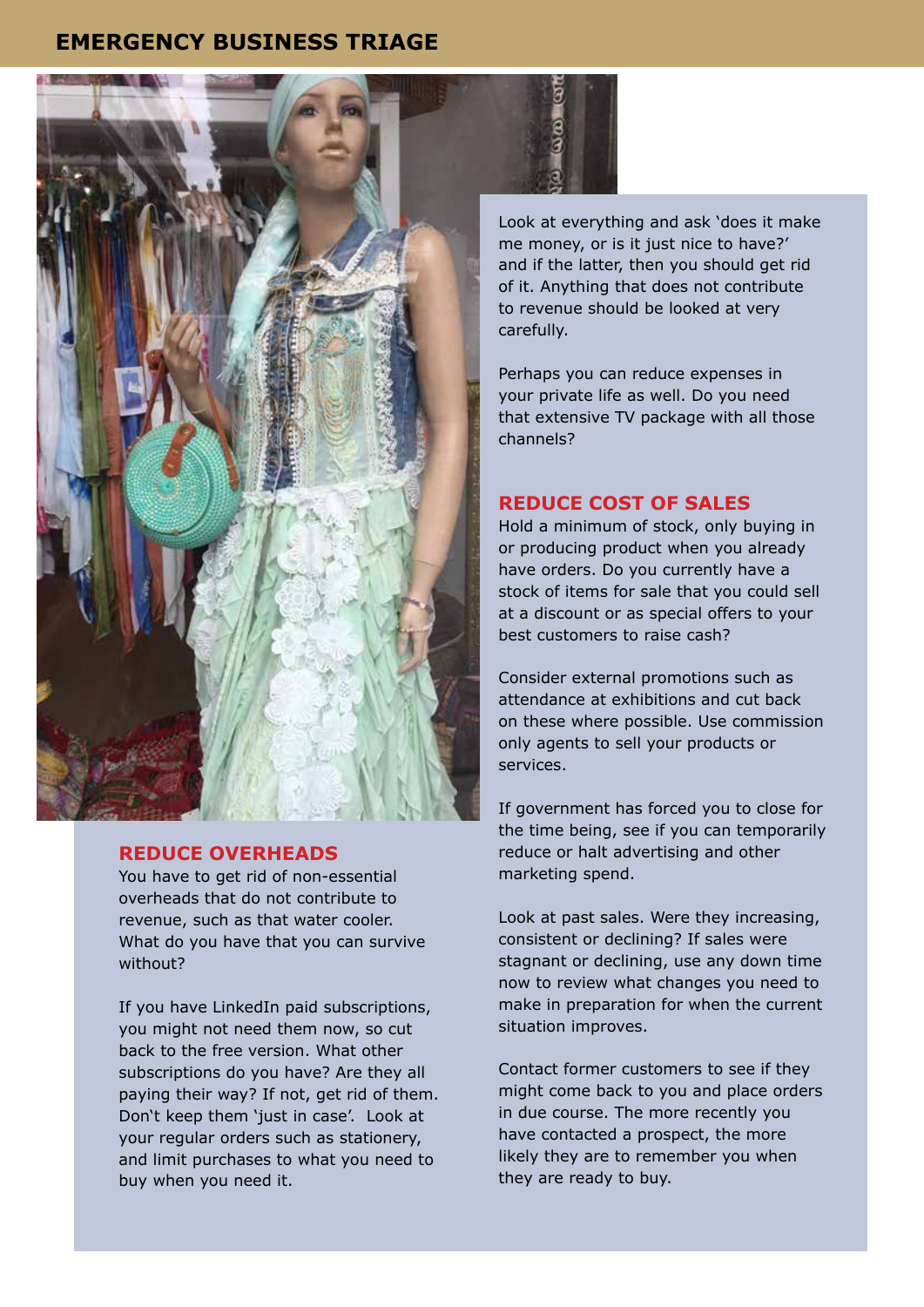### **RENEGOTIATE YOUR MORTGAGE**

If you have a mortgage on your business premises, get a new mortgage to replace the one you have, and put the new one into a separate legal entity – another limited company. Then either extend the term of the mortgage to lower the payments, or increase the amount of the mortgage so you get some cash out.

This is usually easy to do and cheap at the moment. And since you own the separate limited company which holds the new mortgage, you can set a mortgage holiday for your main company, aiding short term cash flow.

## **PROTECT CORPORATE SECURITY**

Make sure you can log in to your website as an administrator and owner, and change passwords if you wish. Also ensure you can control who has access to the website. You don't want to be held hostage by a website provider or designer when you no longer want to use their services.

#### **CALL TAX AUTHORITIES**

Call the tax authorities and ask for a stay of payments. Even in better times HMRC and the VAT Office are often receptive to a delay in payment just as long as you contact them and explain the situation. At the moment the Chancellor has allowed companies to delay payment of VAT due between March and June 2020 until 2021. Check that you are not automatically paying them by Direct Debit.

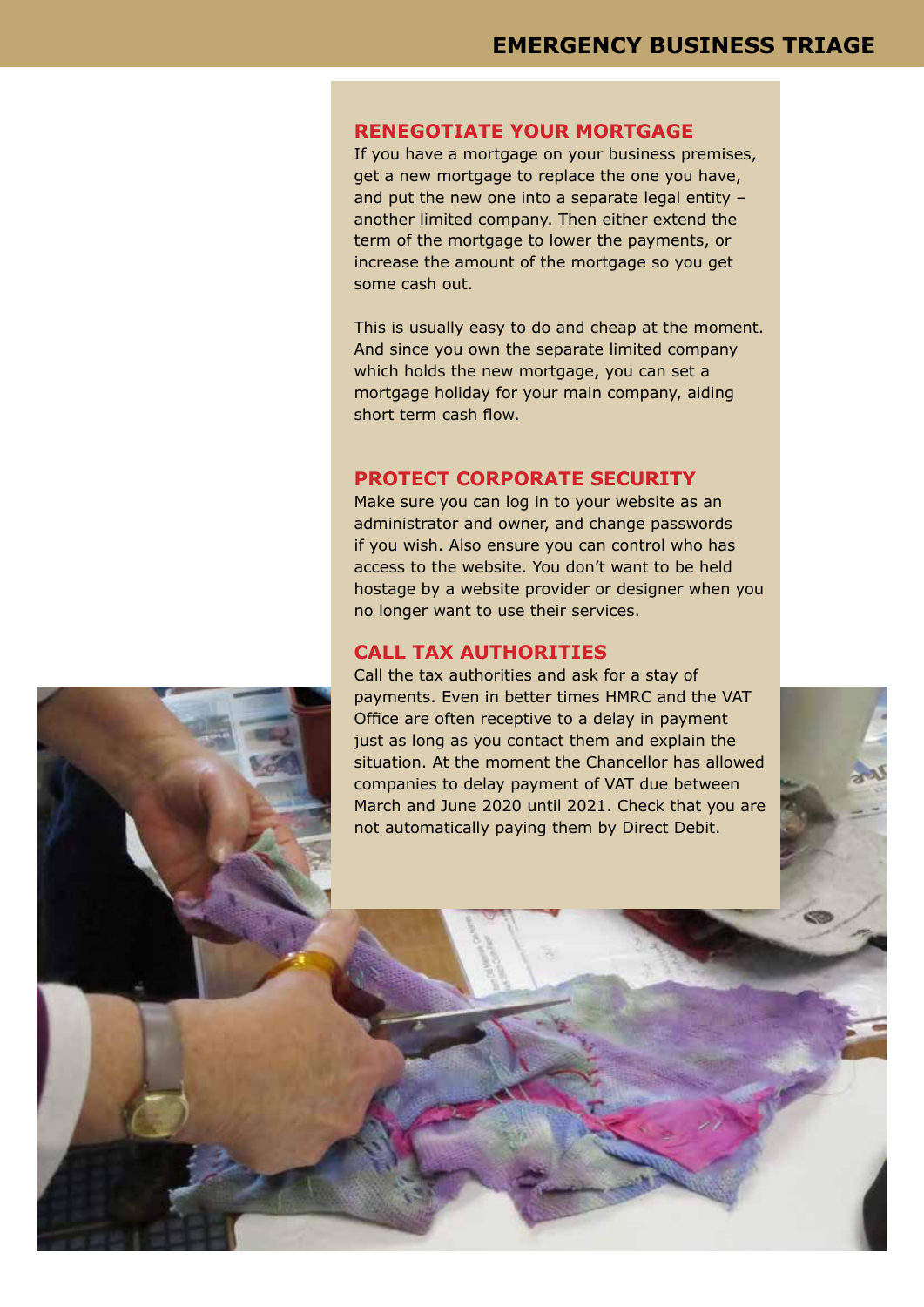#### **COMPANY CARS AND CAR INSURANCE**

Look at the costs of company cars. Call the firm supplying your cars and see what better deal they will offer.

Similarly, negotiate the best deal for car insurance. Maybe you can arrange a group policy instead of single policies. Ask them "*How can I reduce my insurance payment?*" but check first with websites such as moneysupermarket.com so you go armed with the premium rates from there.

#### **REDUCE INSURANCE PAYMENTS**

If you are temporarily closed, call your insurance company and tell them you are not operating at the moment and ask for an insurance reduction while you are closed. Do you have business interruption cover? Put the insurance on a payment holiday so the policies don't lapse. But don't cancel the buildings, contents or fire insurance!



# **ESTABLISH A ROBUST CASH FLOW PLAN**

The most important step in these survival strategies is to establish a robust cash flow plan for at least the next 8 weeks to one year. You need financial clarity while reducing your fixed costs.

Use an Excel spread sheet to draw up a cash flow plan month by month, with the incoming sums at the top, the outgoing underneath, and the very bottom line showing the overall position.

Put in the revenue, if you have any, at the top of the cash flow (so if a debtor is going to pay you £100 per month, then put this in there). Then underneath add the essential outgoings, and then at the end of this process you will be able to see at the bottom how much cash flow you have coming in and how much debt you have outgoing.

You then may have to renegotiate to move the date when you settle a debt that you have, and perhaps you call your creditors and say, for example that in the current circumstances you with pay them x% now and then y% in three or six months, when the cash flow enables you to do so.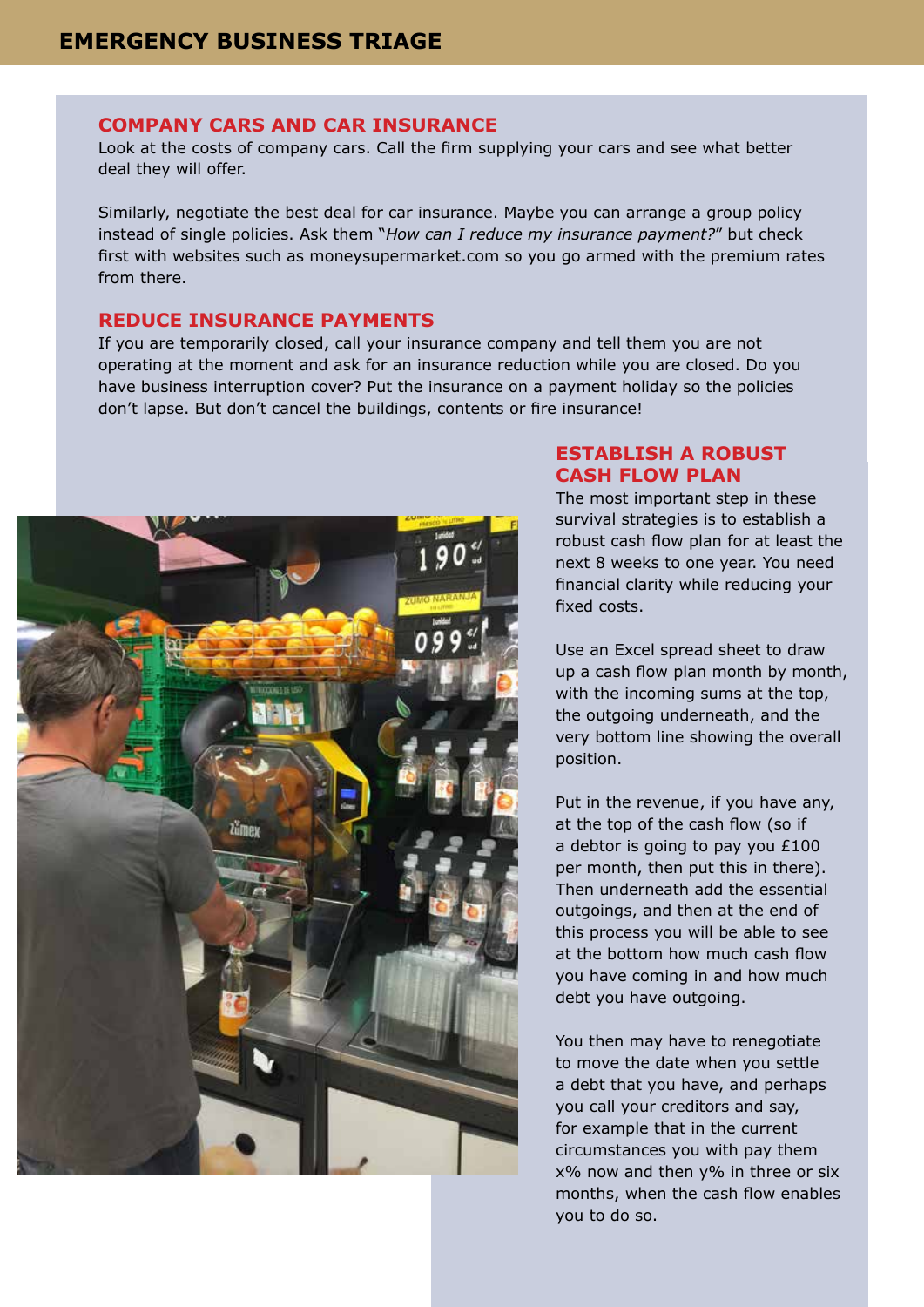#### **GOING FORWARD**

Review the above strategies and see which are the most appropriate for your situation. You need to ride out the storm and look forward with optimism. If you have had to close, use the time in the coming weeks to plan for the future.

Resist checking the news all the time as that is likely to have a negative impact. Don't become overwhelmed by current events.

Ignore the rumours on social media, and perhaps check radio or TV only once a day for updates.

#### You might view

www.gov.uk/coronavirus or the Centre for Evidence-Based Medicine and their dedicated Corvid page www.cebm.net/oxford-corvid-19

Look after yourself and abide by the restrictions placed on all of us. They are there for the benefit of everyone. Take regular exercise, even if you can't get out. There are numerous online guides to exercises you can do in your home, even if you can't get outside.



Finally, for now we need to have an element of fun and silliness to help us get through this. Find something that amuses you, makes you smile or even laugh out loud. Perhaps it is an old film, a piece of music, a comedy programme on the radio or just the sight of the spring flowers blooming with their promise of impending warmer weather to come.

Times will get better.

**- o 0 o -**